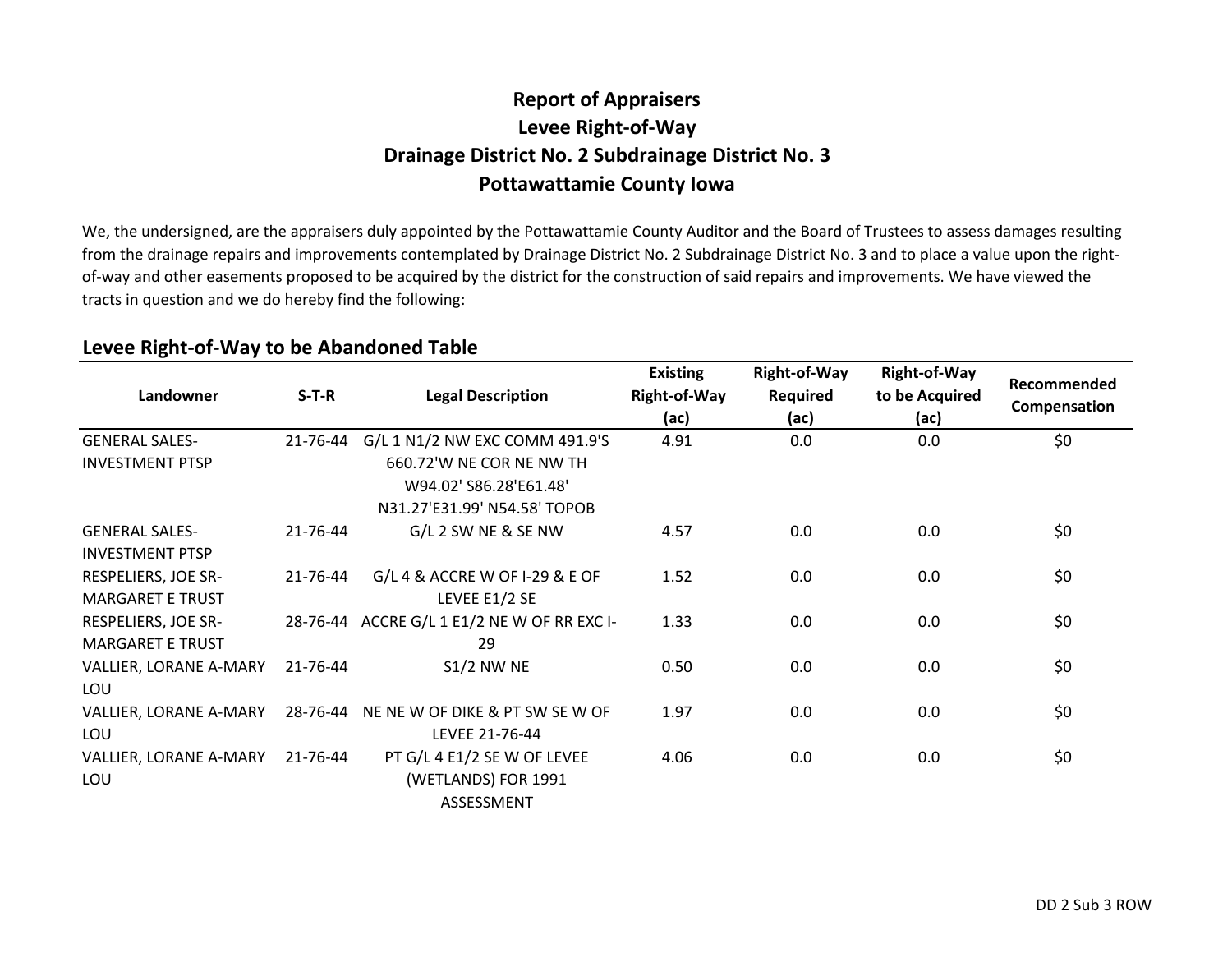| Landowner                      | $S-T-R$  | <b>Legal Description</b>                                                             | <b>Existing</b><br><b>Right-of-Way</b><br>(ac) | Right-of-Way<br><b>Required</b><br>(ac) | <b>Right-of-Way</b><br>to be Acquired<br>(ac) | Recommended<br>Compensation |
|--------------------------------|----------|--------------------------------------------------------------------------------------|------------------------------------------------|-----------------------------------------|-----------------------------------------------|-----------------------------|
| WILLIAMS, RANDY J              | 21-76-44 | SE NEW OF I-29                                                                       | 0.31                                           | 0.0                                     | 0.0                                           | \$0                         |
| SONDGEROTH, THEODORE- 28-76-44 |          | ACCRE G/L 2 W1/2 NE COMM NW                                                          | 2.13                                           | 0.0                                     | 0.0                                           | \$0                         |
| <b>JOAN</b>                    |          | COR NW NE TH E1333.08' S1406.9'                                                      |                                                |                                         |                                               |                             |
|                                |          | TO C/L RD NWLY668.47' NE233.62'                                                      |                                                |                                         |                                               |                             |
|                                |          | NW434.97' SW440.85' NW389.21'                                                        |                                                |                                         |                                               |                             |
|                                |          | N948.12' TO POB                                                                      |                                                |                                         |                                               |                             |
| SONDGEROTH, THEODORE- 28-76-44 |          | ACCRE G/L 2 W1/2 NE COMM NW                                                          | 2.68                                           | 0.0                                     | 0.0                                           | \$0                         |
| <b>JOAN</b>                    |          | COR NW NE TH E1333.08' S1406.9'                                                      |                                                |                                         |                                               |                             |
|                                |          | TO C/L RD NWLY668.47' NE233.62'                                                      |                                                |                                         |                                               |                             |
|                                |          | NW434.97' SW440.85' NW389.21'                                                        |                                                |                                         |                                               |                             |
|                                |          | N948.12' TO POB                                                                      |                                                |                                         |                                               |                             |
| <b>DILTS BROTHERS LLC</b>      | 31-76-44 | G/L 3 & ACCRE NE SE EXC N660'                                                        | 0.14                                           | 0.0                                     | 0.0                                           | \$0                         |
|                                |          | E660' & EXC N135' E226' S660'                                                        |                                                |                                         |                                               |                             |
| POTTAWATTAMIE COUNTY           | 10-75-44 | PT GOVT LTS 1 & 2 COMM 337.87'S                                                      | 0.01                                           | 0.0                                     | 0.0                                           | \$0                         |
|                                |          | NE COR SECT 10 TH S1094.6' TO                                                        |                                                |                                         |                                               |                             |
|                                |          | RIVER BANK NWLY TO C/L                                                               |                                                |                                         |                                               |                             |
|                                |          | DRAINAGE DITCH NELY ALONG                                                            |                                                |                                         |                                               |                             |
|                                |          | DITCH 890.64' TO SWLY ROW                                                            |                                                |                                         |                                               |                             |
|                                |          | INTERSTATE SE TO POB EXC.723 AC                                                      |                                                |                                         |                                               |                             |
|                                |          | <b>ADJ RIVER</b>                                                                     |                                                |                                         |                                               |                             |
|                                |          | POTTAWATTAMIE COUNTY 31-76-44 PT G/L 3 & ACCRE NE SE N135' E226'<br>S660' (PARCEL A) | 0.02                                           | 0.0                                     | 0.0                                           | \$0                         |

# **Levee Right-of-Way to be Abandoned Table**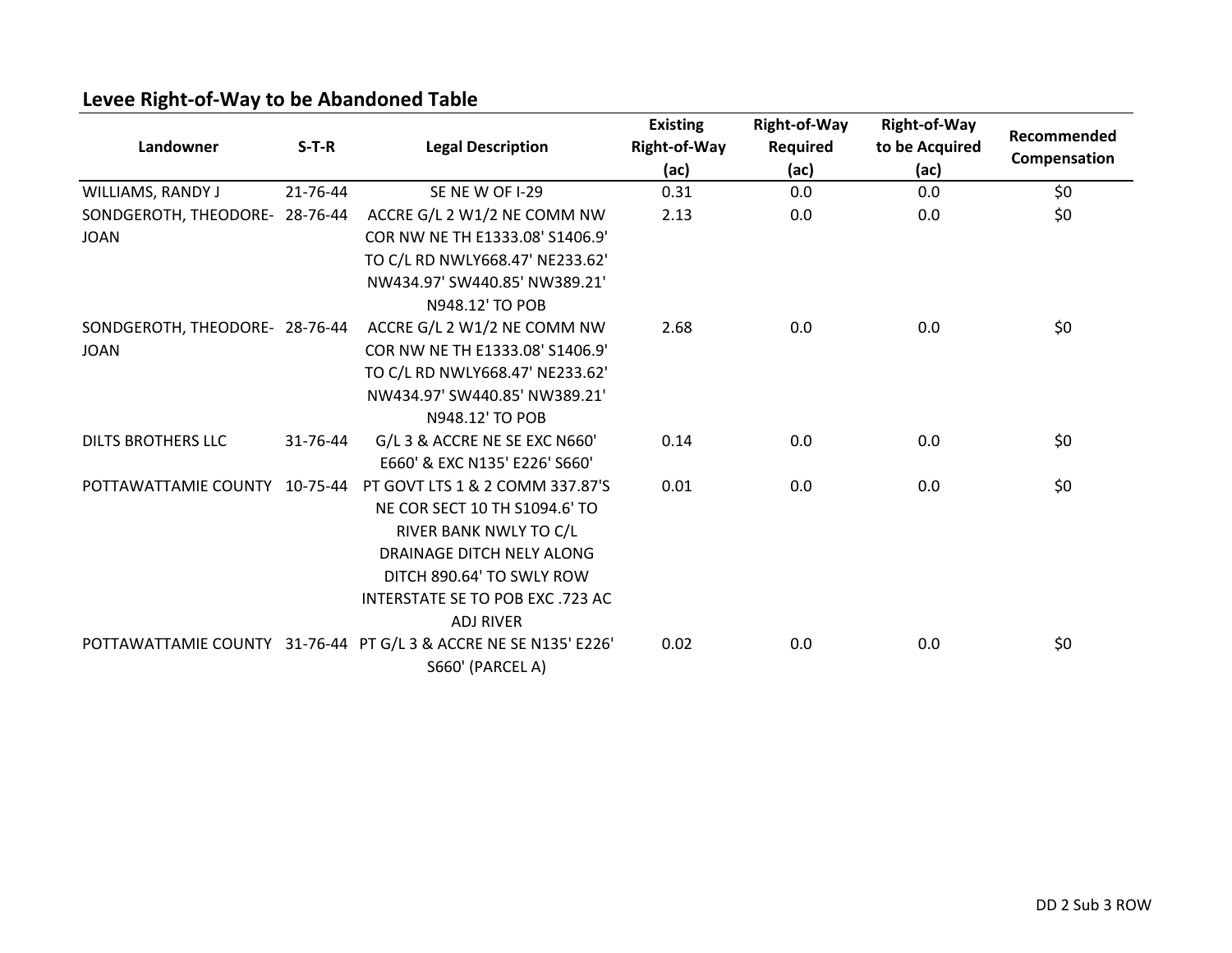| Landowner         | $S-T-R$  | <b>Legal Description</b>                                                                                              | <b>Existing</b><br>Right-of-Way<br>(ac) | <b>Right-of-Way</b><br><b>Required</b><br>(ac) | <b>Right-of-Way</b><br>to be Acquired<br>(ac) | Recommended<br>Compensation |
|-------------------|----------|-----------------------------------------------------------------------------------------------------------------------|-----------------------------------------|------------------------------------------------|-----------------------------------------------|-----------------------------|
| <b>REID, RUTH</b> | 28-76-44 | PT G/L 2 NW NE COMM 1672.57'N<br>392.18'SE SW COR NE1/4 TH NE421'<br>SE351.66'SW242.61' NW289.47'TO<br>POB (PARCEL A) | 0.19                                    | 0.0                                            | 0.0                                           | \$0                         |
| RIEF, RONALD E    | 28-76-44 | SE NW & S578' G/L 3 & ACCRE                                                                                           | 5.07                                    | 0.0                                            | 0.0                                           | \$0                         |
| RIEF, RONALD E    | 28-76-44 | NW SW                                                                                                                 | 3.30                                    | 0.0                                            | 0.0                                           | \$0                         |
| RIEF, RONALD E    | 28-76-44 | <b>NE SW N OF I-680</b>                                                                                               | 0.60                                    | 0.0                                            | 0.0                                           | \$0                         |
| RIEF, RONALD E    | 28-76-44 | SW SW EXC I-680                                                                                                       | 1.46                                    | 0.0                                            | 0.0                                           | \$0                         |
| RIEF, RONALD E    | 29-76-44 | SE SE EXC I-680                                                                                                       | 0.36                                    | 0.0                                            | 0.0                                           | \$0                         |
| ULRICH, LARRY     | 31-76-44 | $G/L$ 4 SE SE                                                                                                         | 0.82                                    | 0.0                                            | 0.0                                           | \$0                         |
| ULRICH, LARRY     | 32-76-44 | SW NW                                                                                                                 | 1.24                                    | 0.0                                            | 0.0                                           | \$0                         |
| ULRICH, LARRY     | 32-76-44 | NW SW                                                                                                                 | 1.38                                    | 0.0                                            | 0.0                                           | \$0                         |
| ULRICH, LARRY     | 32-76-44 | SW SW                                                                                                                 | 0.69                                    | 0.0                                            | 0.0                                           | \$0                         |
|                   |          | <b>TOTALS</b>                                                                                                         | 39.26                                   | 0.00                                           | 0.00                                          | \$0                         |

# **Levee Right-of-Way to be Abandoned Table**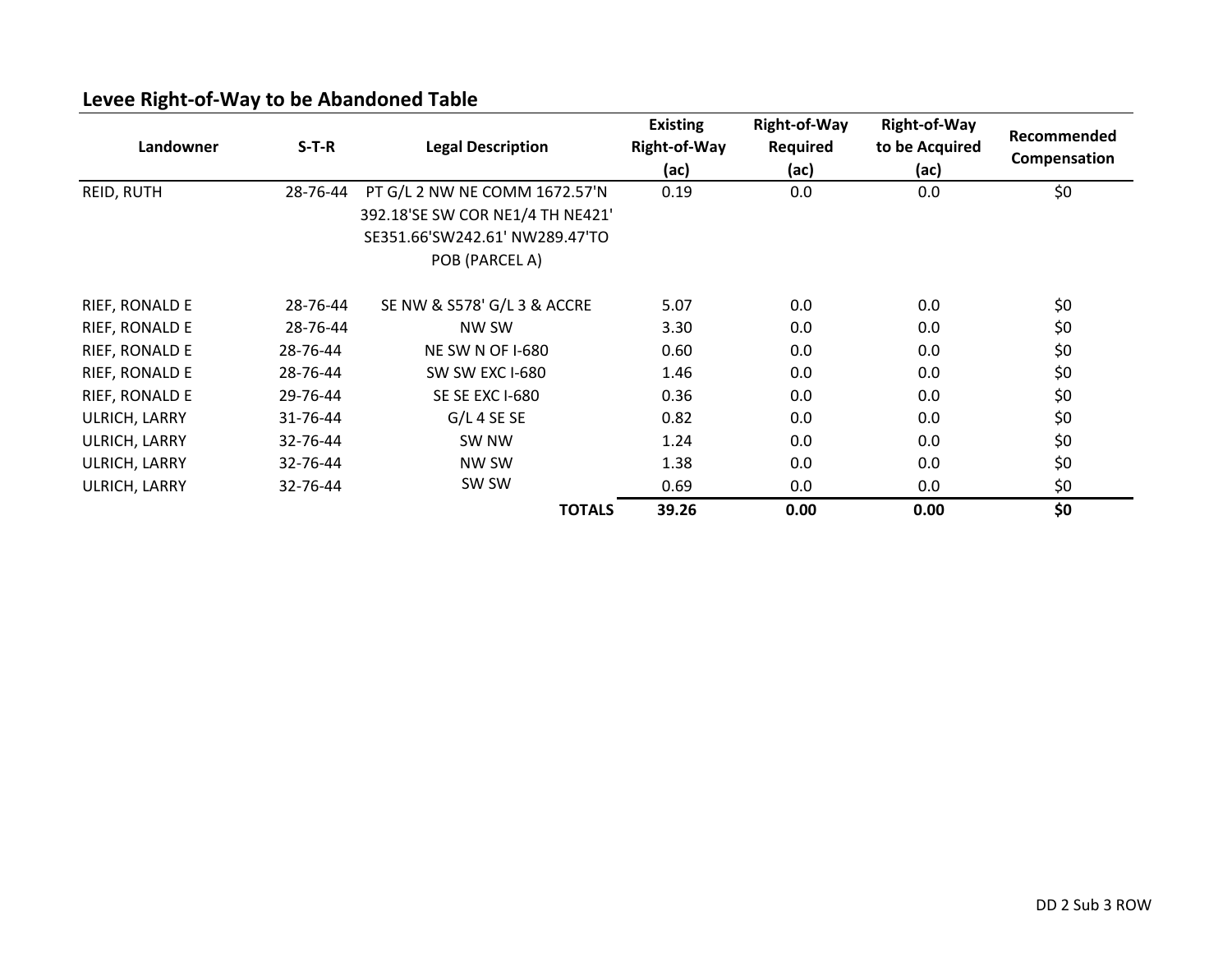| Landowner               | $S-T-R$       | <b>Legal Description</b>                                                                                                                                                                            | <b>Existing</b><br><b>Right-of-Way</b><br>(ac) | Right-of-Way<br><b>Required</b><br>(ac) | <b>Right-of-Way</b><br>to be Acquired<br>(ac) | Recommended<br>Compensation |
|-------------------------|---------------|-----------------------------------------------------------------------------------------------------------------------------------------------------------------------------------------------------|------------------------------------------------|-----------------------------------------|-----------------------------------------------|-----------------------------|
| <b>BRABEC, FRANK</b>    | & 3-75-44     | 10-75-44 PT SE SE, & PT G/L 1 SE1/4 SECTION<br>3 & PT G/L 1 NE1/4 SECTION 10<br>COMM660'W NE COR SECTION10<br>TH SW545.16'NW807.21' E1040.3'<br>S117.96' TO POB(PARCEL A)                           | 0.08                                           | 0.12                                    | 0.04                                          | \$16                        |
| DILTS, CLIFFORD D TRUST | $3 - 75 - 44$ | W OF I-29 SW NE                                                                                                                                                                                     | 2.99                                           | 3.00                                    | 0.01                                          |                             |
| DILTS, CLIFFORD D TRUST | $3 - 75 - 44$ | NW SE EXC I-29                                                                                                                                                                                      | 3.14                                           | 3.17                                    | 0.03                                          |                             |
| DILTS, CLIFFORD D TRUST | $3 - 75 - 44$ | GOVT LT 1 SW SE EXC S117.96'                                                                                                                                                                        | 4.22                                           | 3.63                                    | $-0.59$                                       |                             |
| DILTS, CLIFFORD D TRUST |               | 3-75-44 W1/2 SE SE EXC I-29 & EXC S117.96'                                                                                                                                                          | 1.52                                           | 1.48                                    | $-0.04$                                       |                             |
|                         |               |                                                                                                                                                                                                     |                                                |                                         | $-0.6$                                        | \$0                         |
| <b>GIRAMONTI, MARIE</b> | 10-75-44      | PT SE SE SECTION 3 & PT G/L 1<br>& 3-75-44 NE1/4 SECTION 10 COMM 256.1'W<br>NE CORSECTION 10 THSE81.48'<br>SW607.34'SLY230.26' NW391.54'<br>NE545.16' N117.96'E322.4'<br>SE147.41' TOPOB (PARCEL B) | 0.90                                           | 0.80                                    | 0.00                                          | \$0                         |
| SPARCK, JERRY V         | $3 - 75 - 44$ | COMM 256.10'W OF SE COR SE SE<br>TH W405' N663' SELY778' TO POB<br>EXC SELY147.41' OFW322.40' W OF I-<br>29                                                                                         | 0.10                                           | 0.31                                    | 0.21                                          | \$84                        |
|                         |               | <b>TOTALS</b>                                                                                                                                                                                       | 12.95                                          | 12.51                                   | 0.25                                          | \$100                       |

# **Zone 1- East Pigeon Creek & East End of Sub 3 Levee Right-of-Way Table**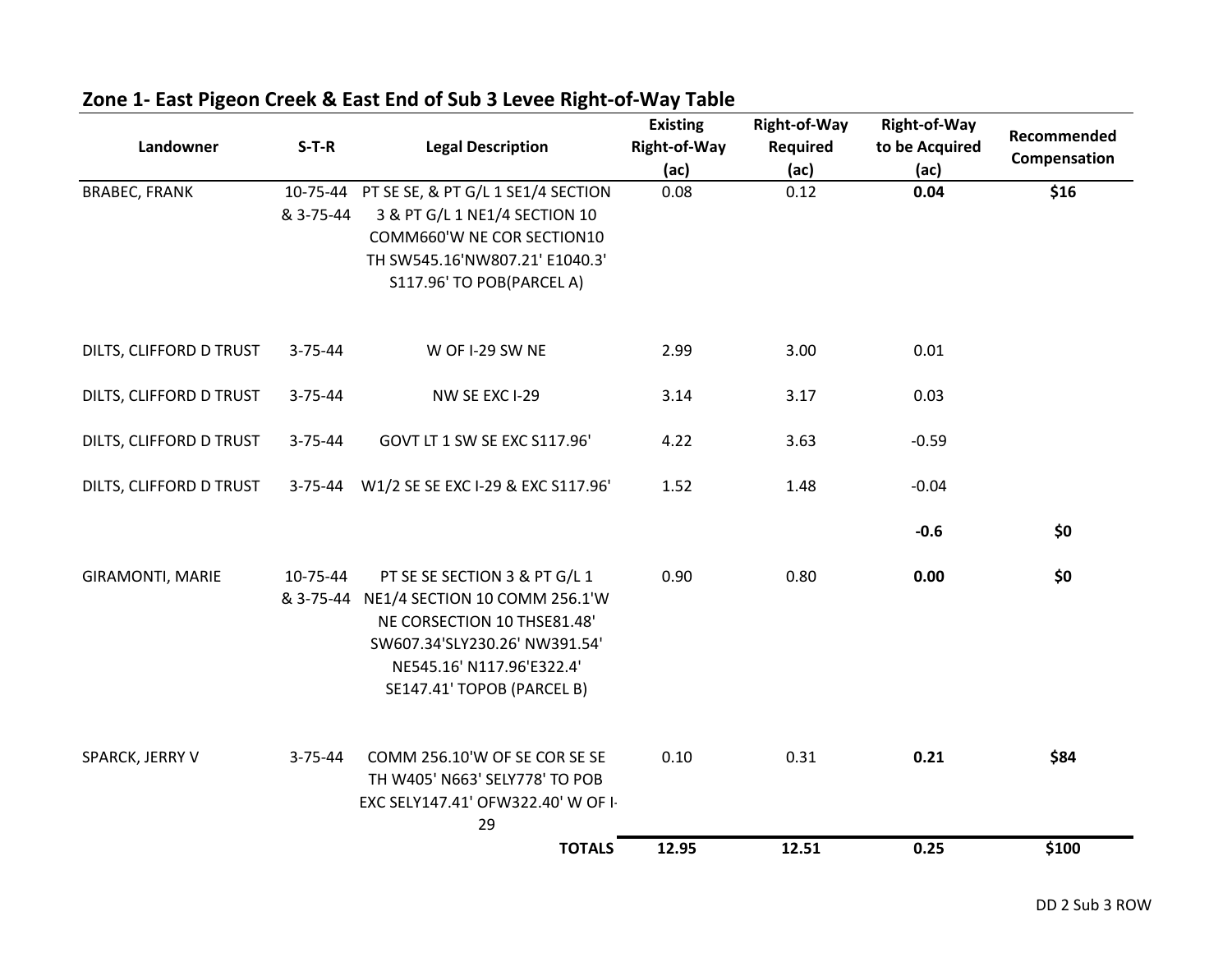| Landowner                                      | $S-T-R$       | <b>Legal Description</b>                                                                                                                         | <b>Existing</b><br>Right-of-Way<br>(ac) | Right-of-Way<br>Required<br>(ac) | <b>Right-of-Way</b><br>to be Acquired<br>(ac) | Recommended<br>Compensation |
|------------------------------------------------|---------------|--------------------------------------------------------------------------------------------------------------------------------------------------|-----------------------------------------|----------------------------------|-----------------------------------------------|-----------------------------|
| DILTS, CLIFFORD D TRUST                        | $3 - 75 - 44$ | SE NW                                                                                                                                            | 2.99                                    | 3.18                             | 0.19                                          |                             |
| DILTS, CLIFFORD D TRUST                        | $3 - 75 - 44$ | ACCRE TO GOVT LT 2 & LT 3 W1/2<br>SW & SE SW                                                                                                     | 7.25                                    | 3.56                             | $-3.69$                                       |                             |
| DILTS, CLIFFORD D TRUST                        | $3 - 75 - 44$ | GOVT LT 2 NE SW                                                                                                                                  | 3.14                                    | 3.86                             | 0.72                                          |                             |
|                                                |               |                                                                                                                                                  |                                         |                                  | $-2.78$                                       | \$0                         |
| RESPELIERS, JOE SR-<br><b>MARGARET E TRUST</b> |               | 4-75-44 G/L 1 SE NE & ACCRE TO G/L 1 NE SE                                                                                                       | 3.12                                    | 3.12                             | 0.00                                          |                             |
| RESPELIERS, JOE SR-<br><b>MARGARET E TRUST</b> | 4-75-44       | ACCRE TO G/L 2 W1/2 SE                                                                                                                           | 3.09                                    | 3.09                             | 0.00                                          |                             |
|                                                |               |                                                                                                                                                  |                                         |                                  | 0.00                                          | \$0                         |
| <b>RIVER LAND BEEF-PORK</b>                    | 4-75-44       | PT LT 6 SUB OF GOVT LT 4 NW SW<br>& ACCRE GOVT LT 4 SW SW COMM<br>NW COR TH S494.2' SELY1314.9'<br>N691.68' W1303.1' TO POB (PARCEL<br>A)        | 1.91                                    | 2.37                             | 0.46                                          |                             |
| RIVER LAND BEEF-PORK                           | 4-75-44       | PT LT 5 SUB OF GOVT LT 3 NE SW &<br>ACCRE GOVT LT 3 SE SW COMM NE<br>COR TH S825.66' NWLY1336.76'<br>N691.68' E1305.47' TO POB<br>(PARCEL A)     | 2.32                                    | 2.21                             | $-0.11$                                       |                             |
| <b>RIVER LAND BEEF-PORK</b>                    | 5-75-44       | PT LT 8 SUB GOVT LTS 1 & 2 NE SE &<br>ACCRE TO LT 8 E1/2 SE1/4 COMM<br>NW COR TH E1315.22' S494.2'<br>NWLY1350.26' N189.75' TO POB<br>(PARCEL A) | 1.32                                    | 2.10                             | 0.78                                          |                             |
|                                                |               |                                                                                                                                                  |                                         |                                  | 1.13                                          | \$452                       |

# **Zone 2- West Pigeon Creek, Sub 3, & Mayne Levee Right-of-Way to be Table**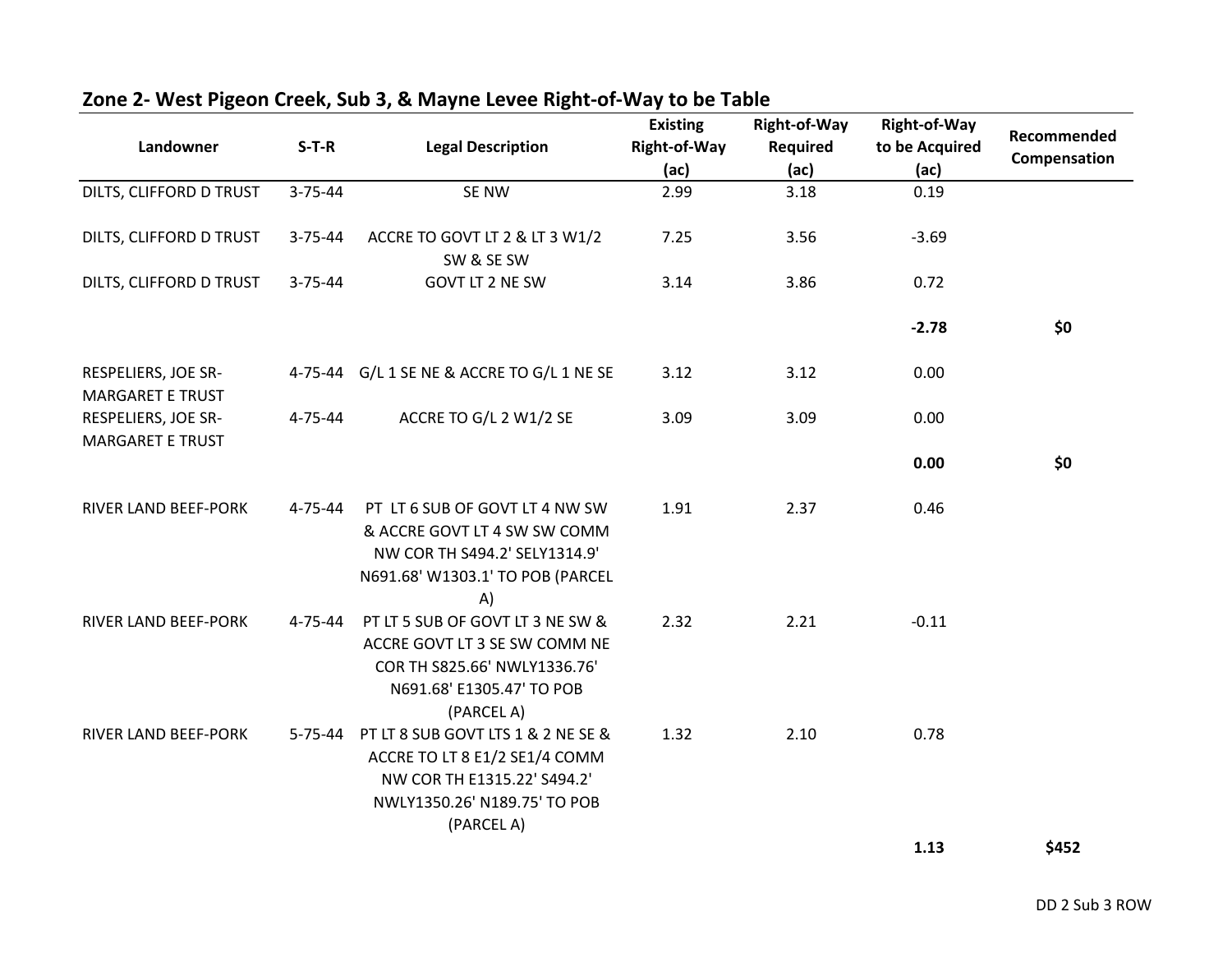| Landowner                | $S-T-R$       | <b>Legal Description</b>                                                                                                               | <b>Existing</b><br><b>Right-of-Way</b><br>(ac) | <b>Right-of-Way</b><br><b>Required</b><br>(ac) | <b>Right-of-Way</b><br>to be Acquired<br>(ac) | Recommended<br>Compensation |
|--------------------------|---------------|----------------------------------------------------------------------------------------------------------------------------------------|------------------------------------------------|------------------------------------------------|-----------------------------------------------|-----------------------------|
| <b>SCHULTZ FARMS INC</b> | $4 - 75 - 44$ | LT 6 SUB OF GOVT LT 4 NW SW &<br>ACCRE GOVT LT 4 SW SW EXC<br>COMM NW COR TH S494.2'<br>SELY1314.9' N691.68' W1303.1' TO<br><b>POB</b> | 1.15                                           | 0.70                                           | $-0.45$                                       |                             |
| <b>SCHULTZ FARMS INC</b> | $4 - 75 - 44$ | LT 5 SUB OF GOVT LT 3 NE SW &<br>ACCRE GOVT LT 3 SE SW EXC COMM<br>NE COR TH S825.66' NWLY1336.76'<br>N691.68' E1305.47' TO POB        | 0.77                                           | 0.88                                           | 0.11                                          |                             |
| <b>SCHULTZ FARMS INC</b> | $5 - 75 - 44$ | LT 5 SUB GOVT LTS 1 & 2 SE NW &<br>ACCRE LT 5 SE NW & NE SW                                                                            | 3.28                                           | 3.80                                           | 0.52                                          |                             |
| <b>SCHULTZ FARMS INC</b> | $5 - 75 - 44$ | LT 6 SUB GOVT LTS 1 & 2 SW NE &<br>ACCRE LT 6 SW NE & W1/2 SE1/4                                                                       | 3.22                                           | 3.21                                           | $-0.01$                                       |                             |
| <b>SCHULTZ FARMS INC</b> | $5 - 75 - 44$ | LT 8 SUB GOVT LTS 1 & 2 NE SE &<br>ACCRE TO LT 8 E1/2 SE1/4 EXC<br>COMM NW COR TH E1315.22'<br>S494.2' NWLY1350.26' N189.75' TO<br>POB | 1.81                                           | 1.00                                           | $-0.81$                                       |                             |
|                          |               |                                                                                                                                        |                                                |                                                | $-0.64$                                       | \$0                         |

#### **Zone 2- West Pigeon Creek, Sub 3, & Mayne Levee Right-of-Way to be Table**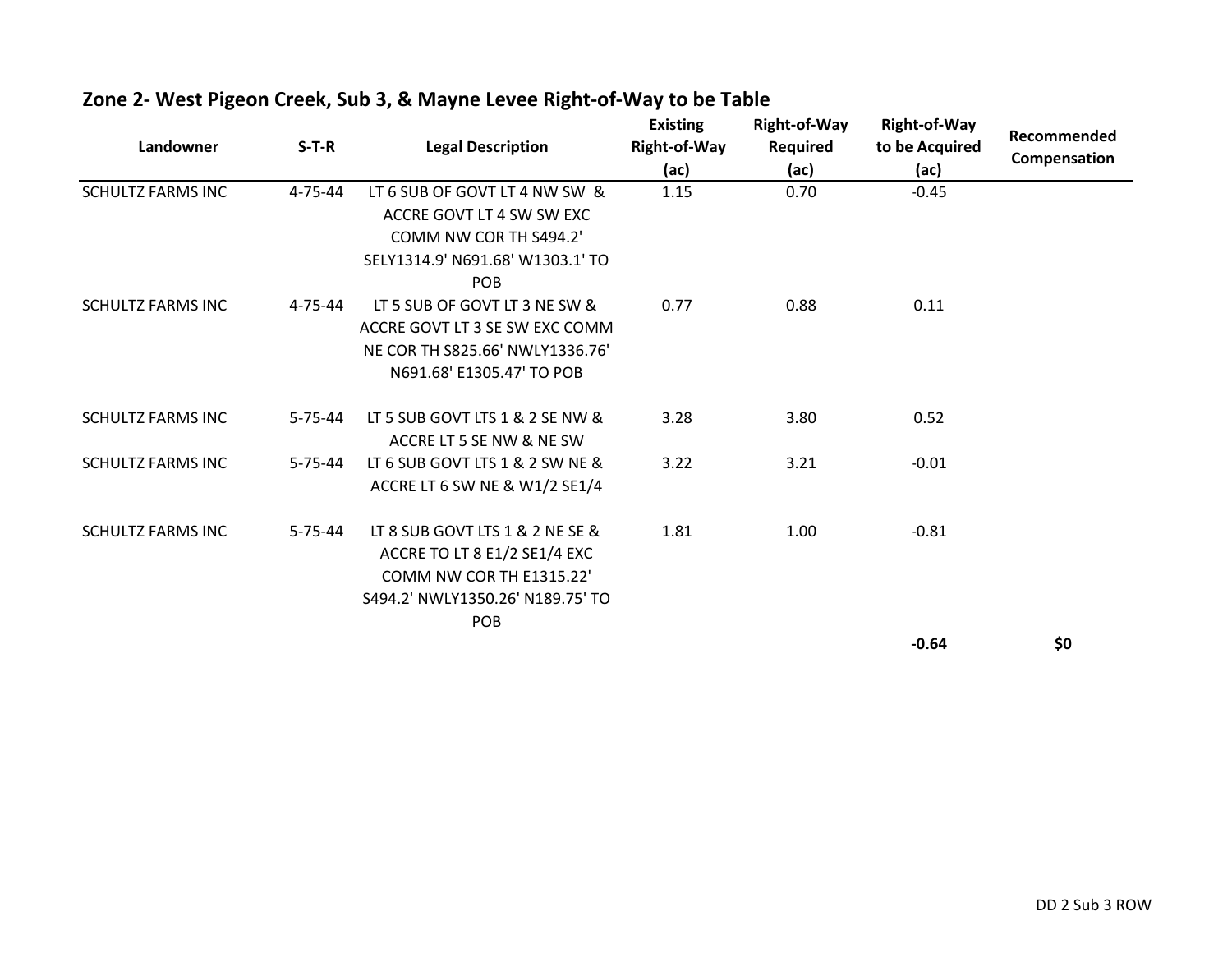| Landowner           | $S-T-R$       | <b>Legal Description</b>                                                      | <b>Existing</b><br><b>Right-of-Way</b><br>(ac) | <b>Right-of-Way</b><br><b>Required</b><br>(ac) | <b>Right-of-Way</b><br>to be Acquired<br>(ac) | Recommended<br>Compensation |
|---------------------|---------------|-------------------------------------------------------------------------------|------------------------------------------------|------------------------------------------------|-----------------------------------------------|-----------------------------|
| ULRICH, EMIL-MARTHA | $6 - 75 - 43$ | NE NE GOVT LT 1                                                               | 0.71                                           | 2.53                                           | 1.82                                          | \$728                       |
| ULRICH, LARRY       | $5 - 75 - 44$ | W213' LT 4 SUB GOVT LTS 1 & 2 NW<br><b>NW</b>                                 | 0.11                                           | 0.39                                           | 0.28                                          |                             |
| ULRICH, LARRY       | $5 - 75 - 44$ | ACCRE TO W2/3 LT 4 SUB GOVT LTS<br>1 & 2 W1/2 NW                              | 3.23                                           | 2.13                                           | $-1.10$                                       |                             |
| ULRICH, LARRY       | $5 - 75 - 44$ | E1/3 LT 4 SUB OF GOVT LTS 1 & 2<br>NW NW & ACCRE TO E1/3 LT 4 SW<br><b>NW</b> | 1.45                                           | 1.22                                           | $-0.23$                                       |                             |
| ULRICH, LARRY       | 31-76-44      | ACCRE G/L 4 S1/2 SE & SE SW                                                   | 0.00                                           | 4.39                                           | 4.39<br>5.16                                  | \$2,064                     |
|                     |               | <b>TOTALS</b>                                                                 | 40.87                                          | 43.74                                          | 8.11                                          | \$3,244                     |

#### **Zone 2- West Pigeon Creek, Sub 3, & Mayne Levee Right-of-Way to be Table**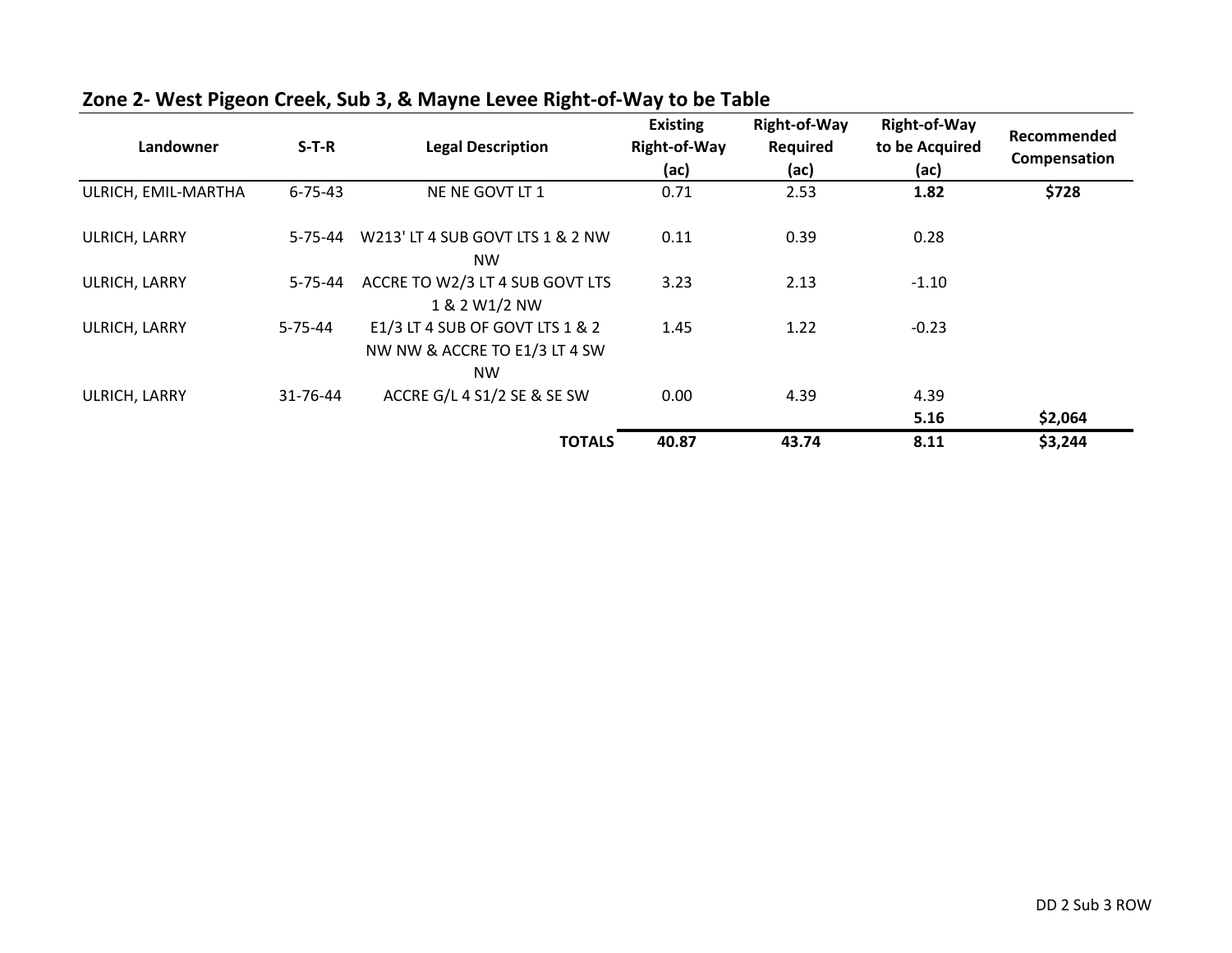| Landowner              | $S-T-R$  | <b>Legal Description</b>                                    | <b>Existing</b><br>Right-of-Way<br>(ac) | <b>Right-of-Way</b><br><b>Required</b><br>(ac) | <b>Right-of-Way</b><br>to be Acquired<br>(ac) | Recommended<br>Compensation |
|------------------------|----------|-------------------------------------------------------------|-----------------------------------------|------------------------------------------------|-----------------------------------------------|-----------------------------|
| <b>MAK FARM CO LLC</b> | 30-76-44 | SE SW EXC ST OF IOWA                                        | 0.00                                    | 0.11                                           | 0.11                                          | \$550                       |
| <b>MAK FARM CO LLC</b> | 30-76-44 | SE SE EXC I-80                                              | 0.00                                    | 1.62                                           | 1.62                                          | \$8,100                     |
| <b>MAK FARM CO LLC</b> | 31-76-44 | G/L 1 S OF I-680 N1/2 NW                                    | 0.00                                    | 2.29                                           | 2.29                                          | \$5,725                     |
| MAK FARM CO LLC        |          | 31-76-44 ACCRE TO GOVT LTS 1,2 & 3 LYING S<br>OF I-680      | 0.00                                    | 1.76                                           | 1.76                                          | \$4,400                     |
| MAK FARM CO LLC        | 31-76-44 | PT N1/2 NE, NE NW & G/L 1 &<br>ACCRE NW NW LYING N OF I-680 | 0.00                                    | 3.91                                           | 3.91                                          | \$19,550                    |
|                        |          |                                                             |                                         |                                                | 9.69                                          | \$38,325                    |
| RIEF, RONALD E         | 32-76-44 | NW NE & NE NW LYING N OF I-680                              | 0.00                                    | 0.66                                           | 0.7                                           | \$3,300                     |
| STRATBUCKER, ROBERT A  | 29-76-44 | SW SW EXC I-680                                             | 0.00                                    | 0.88                                           | 0.88                                          |                             |
| STRATBUCKER, ROBERT A  | 29-76-44 | SE SW EXC I-680                                             | 0.00                                    | 0.13                                           | 0.13                                          |                             |
|                        |          |                                                             |                                         |                                                | 1.01                                          | \$5,050                     |
|                        |          | <b>TOTALS</b>                                               | 0.00                                    | 11.36                                          | 11.36                                         | \$46,675                    |

# **Zone 3- Realigned Levee Parallel to I-680 Right-of-Way Table**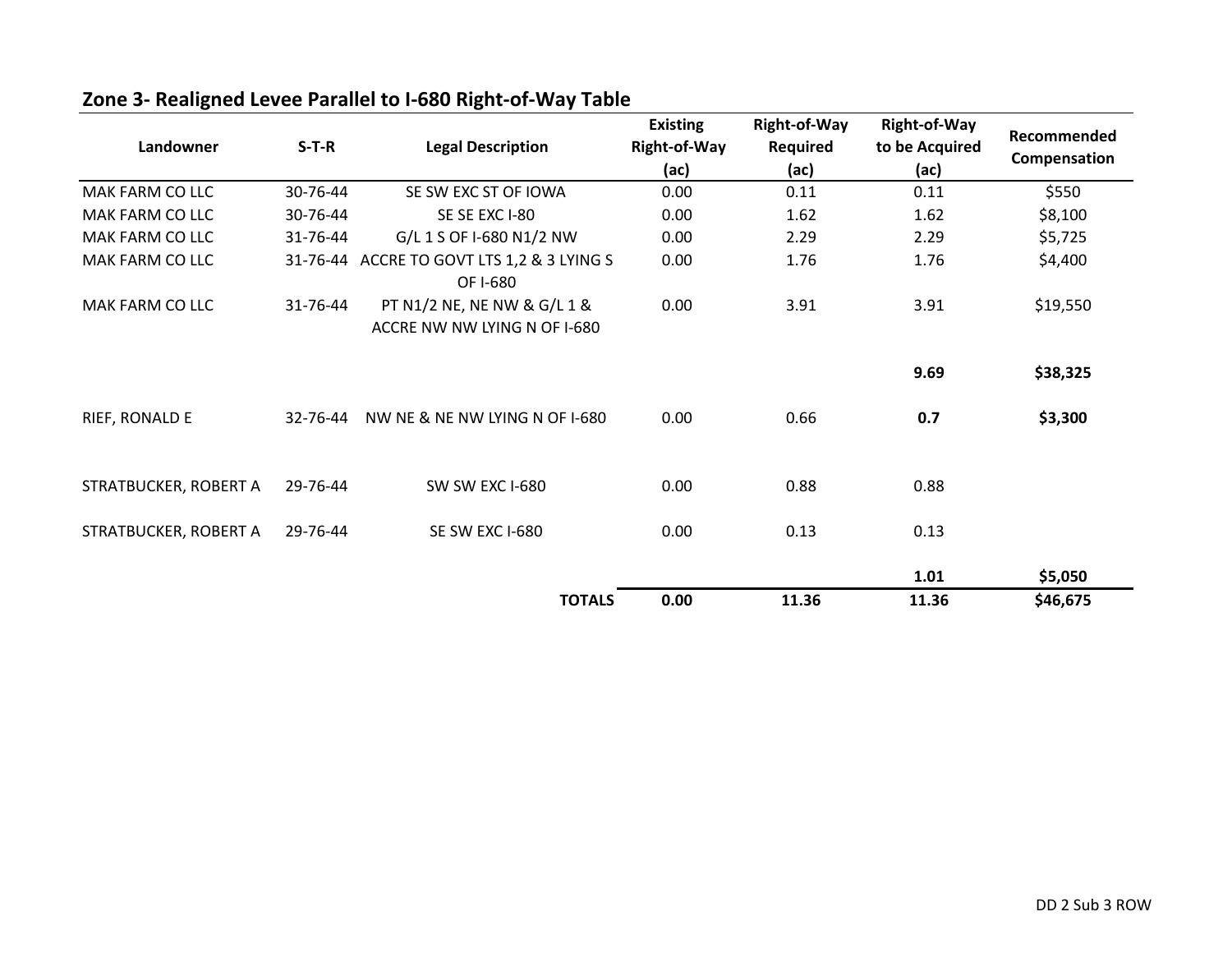| Landowner                                       | $S-T-R$  | <b>Legal Description</b>                    | <b>Existing</b><br><b>Right-of-Way</b><br>(ac) | Right-of-Way<br>Required<br>(ac) | <b>Right-of-Way</b><br>to be Acquired<br>(ac) | Recommended<br>Compensation |
|-------------------------------------------------|----------|---------------------------------------------|------------------------------------------------|----------------------------------|-----------------------------------------------|-----------------------------|
| FROST, GARY TRUST                               | 17-76-44 | ACCRE TO G/L 1 & 2                          | 6.90                                           | 4.48                             | $-2.42$                                       | \$0                         |
| <b>GENERAL SALES-</b><br><b>INVESTMENT PTSP</b> | 16-76-44 | ACCRE TO GOVT LTS 1 & 2                     | 6.43                                           | 12.56                            | 6.13                                          |                             |
| <b>GENERAL SALES-</b><br><b>INVESTMENT PTSP</b> | 21-76-44 | ACCRE TO GOVT LT 1                          | 0.75                                           | 8.10                             | 7.35                                          |                             |
| <b>GENERAL SALES-</b><br><b>INVESTMENT PTSP</b> | 21-76-44 | ACCRE TO GOVT LT 2                          | 0.00                                           | 7.54                             | 7.54                                          |                             |
| <b>GENERAL SALES-</b><br><b>INVESTMENT PTSP</b> | 21-76-44 | ACCRE TO GOVT LT 3                          | 0.00                                           | 18.26                            | 18.26                                         |                             |
| <b>GENERAL SALES-</b><br><b>INVESTMENT PTSP</b> | 29-76-44 | ACCRE G/L 3 E1/2 NW N OF CRK                | 0.00                                           | 0.23                             | 0.2                                           |                             |
| <b>GENERAL SALES-</b><br><b>INVESTMENT PTSP</b> | 29-76-44 | ACCRE G/L 2 NW NE EXC S2040'                | 0.00                                           | 1.99                             | 2.0                                           |                             |
|                                                 |          |                                             |                                                |                                  | 41.5                                          | \$16,600                    |
| RIEF, RONALD E                                  | 29-76-44 | GOVT LT 2 & ACCRE S2040' W1/2<br><b>NE</b>  | 0.00                                           | 4.60                             | 4.60                                          |                             |
| RIEF, RONALD E                                  | 29-76-44 | <b>NW SE</b>                                | 0.00                                           | 2.91                             | 2.91                                          |                             |
| RIEF, RONALD E                                  | 29-76-44 | <b>SW SE EXC I-680</b>                      | 0.00                                           | 3.17                             | 3.17                                          |                             |
|                                                 |          |                                             |                                                |                                  | 10.68                                         | \$4,272                     |
| STRATBUCKER, ROBERT A                           | 29-76-44 | LT 3 SE NW & SW NW LYING S OF<br><b>CRK</b> | 0.00                                           | 0.34                             | 0.34                                          |                             |
| STRATBUCKER, ROBERT A                           | 29-76-44 | NE SW                                       | 0.00                                           | 0.1                              | 0.1                                           |                             |
|                                                 |          |                                             |                                                |                                  | 0.44                                          | \$176                       |
|                                                 |          | <b>TOTALS</b>                               | 14.08                                          | 64.28                            | 52.62                                         | \$21,048                    |

# **Zone 4- Paxton Levee from I680 to Sac Ditch Right-of-Way Table**